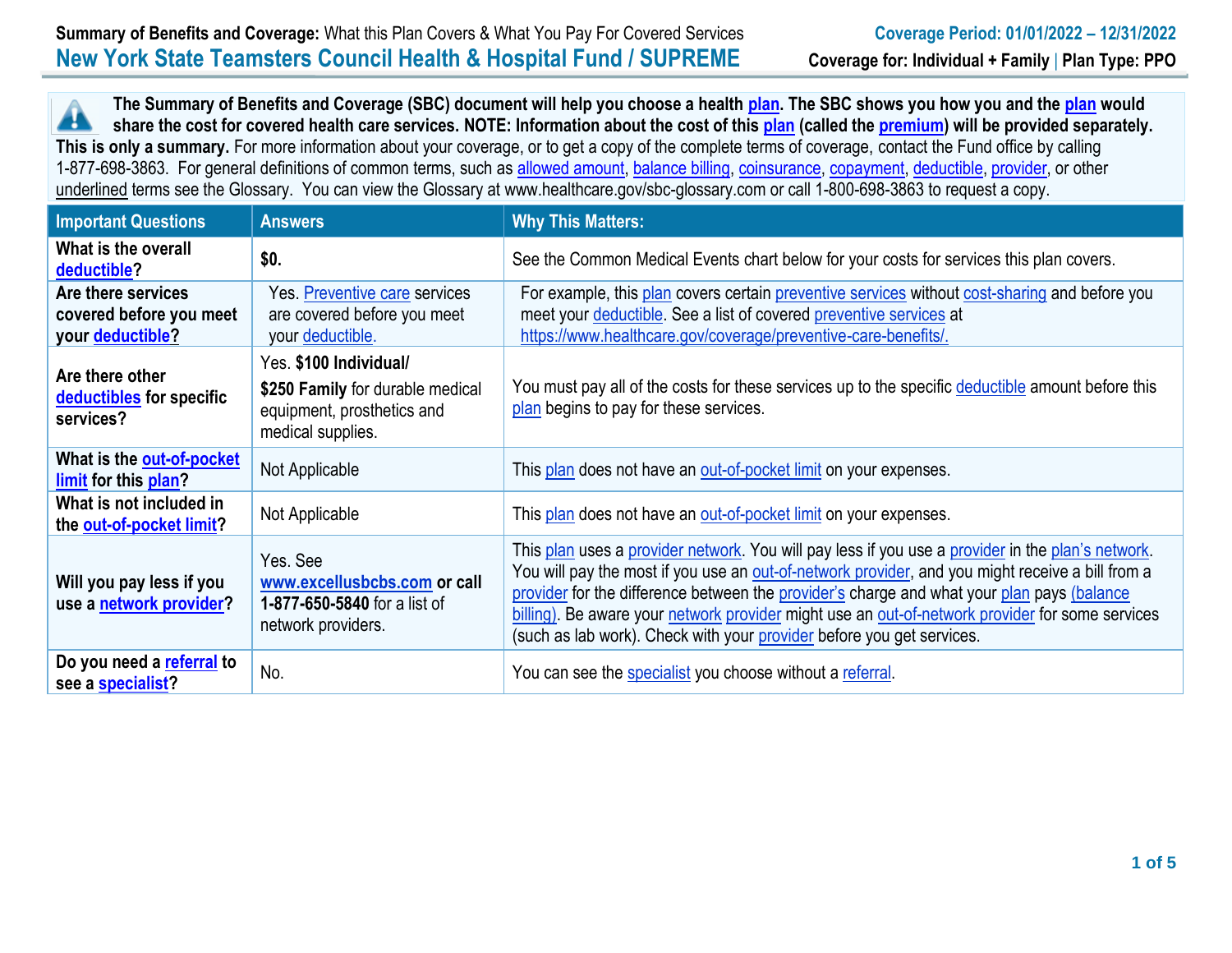All **[copayment](https://www.healthcare.gov/sbc-glossary/#copayment)** and **[coinsurance](https://www.healthcare.gov/sbc-glossary/#coinsurance)** costs shown in this chart are after your **[deductible](https://www.healthcare.gov/sbc-glossary/#deductible)** has been met, if a **[deductible](https://www.healthcare.gov/sbc-glossary/#deductible)** applies.

| <b>Common</b>                                                                                                                                                        | <b>Services You May Need</b>                        | <b>What You Will Pay</b>                                 |                                               | <b>Limitations, Exceptions, &amp; Other Important</b>                                                        |  |
|----------------------------------------------------------------------------------------------------------------------------------------------------------------------|-----------------------------------------------------|----------------------------------------------------------|-----------------------------------------------|--------------------------------------------------------------------------------------------------------------|--|
| <b>Medical Event</b>                                                                                                                                                 |                                                     | <b>Network Provider</b>                                  | <b>Out-of-Network Provider</b>                | <b>Information</b>                                                                                           |  |
|                                                                                                                                                                      |                                                     | (You will pay the least)                                 | (You will pay the most)                       |                                                                                                              |  |
| If you visit a health<br>care provider's office<br>or clinic                                                                                                         | Primary care visit to treat an<br>injury or illness | \$10 copayment/visit                                     | \$10 copayment and<br><b>Balance billing</b>  | -none—                                                                                                       |  |
|                                                                                                                                                                      | <b>Specialist visit</b>                             | \$10 copayment/visit                                     | \$10 copayment and<br><b>Balance billing</b>  | -none-                                                                                                       |  |
|                                                                                                                                                                      | Preventive care/screening/<br>immunization          | No charge                                                | <b>Balance billing</b>                        | -none-                                                                                                       |  |
| If you have a test                                                                                                                                                   | Diagnostic test (x-ray, blood<br>work)              | No charge                                                | <b>Balance billing</b>                        | -none-                                                                                                       |  |
|                                                                                                                                                                      | Imaging (CT/PET scans,<br>MRI <sub>s</sub> )        | No charge                                                | <b>Balance billing</b>                        | -none-                                                                                                       |  |
| If you need drugs to<br>treat your illness or<br>condition<br>More information about<br>prescription drug<br>coverage is available at<br>www.express-<br>scripts.com | Generic drugs                                       | \$5 copayment (retail)/<br>\$2 copayment (mail order)    | <b>Not Covered</b>                            | Mail Order is Mandatory on all Maintenance<br>Prescriptions.<br>If a Brand name medication is received and a |  |
|                                                                                                                                                                      | Preferred brand drugs                               | \$10 copayment (retail) /<br>\$20 copayment (mail order) | Not Covered                                   |                                                                                                              |  |
|                                                                                                                                                                      | Non-preferred brand drugs                           | \$25 copayment (retail /<br>\$50 copayment (mail order)  | <b>Not Covered</b>                            | generic equivalent is available, the participant<br>must pay the Brand name copay PLUS the                   |  |
|                                                                                                                                                                      | <b>Specialty drugs</b>                              | Preferred or Non-Preferred<br>copayment as stated above. | <b>Not Covered</b>                            | difference in the cost between the generic<br>equivalent and the Brand name medication.                      |  |
| If you have outpatient                                                                                                                                               | Facility fee (e.g., ambulatory<br>surgery center)   | No charge                                                | <b>Balance billing</b>                        | -none-                                                                                                       |  |
| surgery                                                                                                                                                              | Physician/surgeon fees                              | No charge                                                | <b>Balance billing</b>                        | -none-                                                                                                       |  |
| If you need immediate<br>medical attention                                                                                                                           | <b>Emergency room care</b>                          | \$100 copayment,<br>waived if admitted                   | \$100 copayment and<br><b>Balance billing</b> | -none-                                                                                                       |  |
|                                                                                                                                                                      | <b>Emergency medical</b><br>transportation          | No charge                                                | No charge                                     | -none-                                                                                                       |  |
|                                                                                                                                                                      | <b>Urgent care</b>                                  | \$10 copayment/visit                                     | \$10 copayment and<br><b>Balance billing</b>  | -none—                                                                                                       |  |
|                                                                                                                                                                      |                                                     |                                                          |                                               |                                                                                                              |  |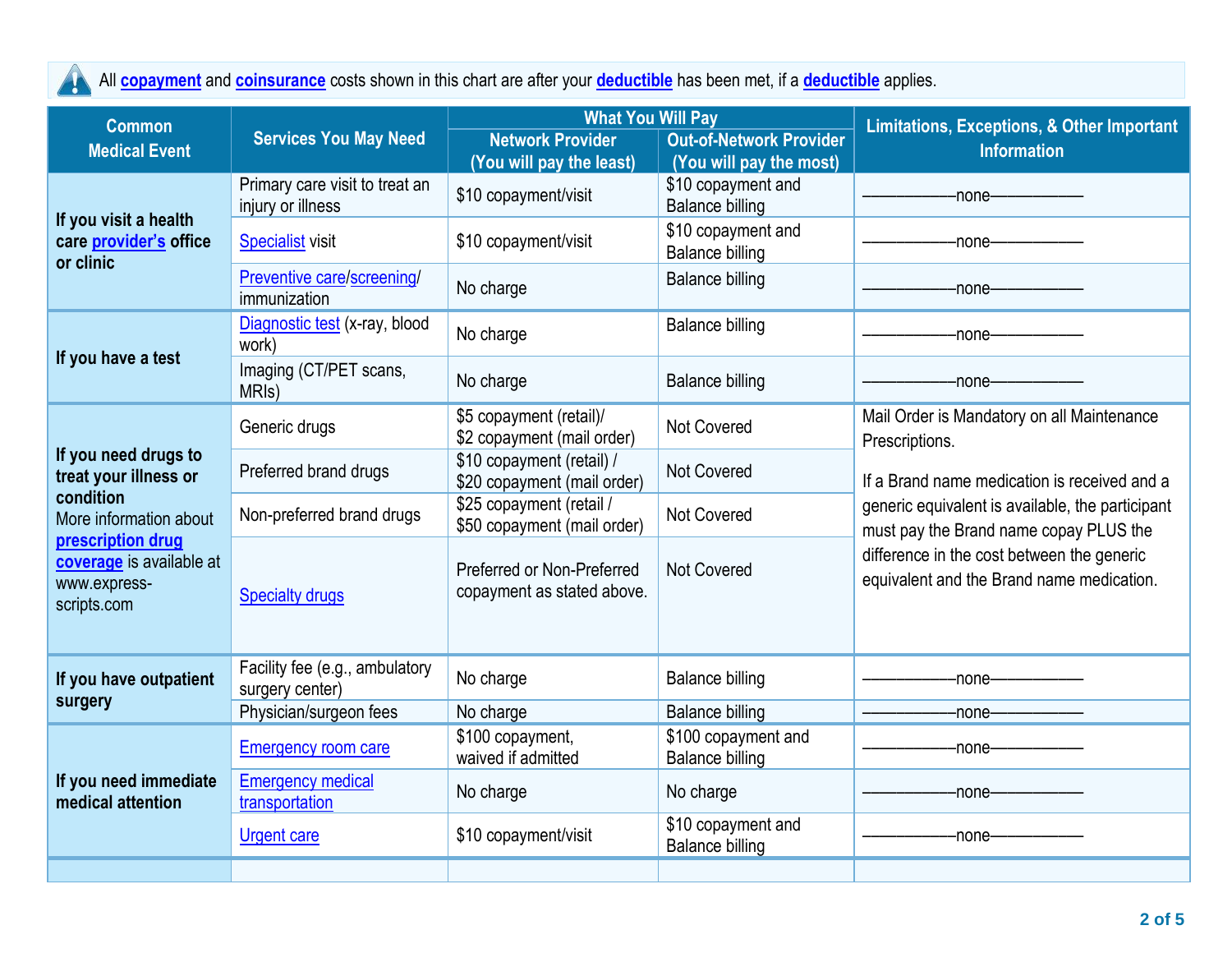| <b>Common</b>                             |                                              | <b>What You Will Pay</b>                                              |                                                                 | <b>Limitations, Exceptions, &amp; Other Important</b>               |
|-------------------------------------------|----------------------------------------------|-----------------------------------------------------------------------|-----------------------------------------------------------------|---------------------------------------------------------------------|
| <b>Medical Event</b>                      | <b>Services You May Need</b>                 | <b>Network Provider</b>                                               | <b>Out-of-Network Provider</b>                                  | <b>Information</b>                                                  |
|                                           |                                              | (You will pay the least)                                              | (You will pay the most)                                         |                                                                     |
| If you have a hospital<br>stay            | Facility fee (e.g., hospital<br>room)        | No charge                                                             | <b>Balance billing</b>                                          | Must be pre-certified.                                              |
|                                           | Physician/surgeon fees                       | Physician: \$10 copayment<br>/visit<br>Surgeon: No charge             | \$10 copayment and<br>balance billing<br><b>Balance billing</b> | -none-                                                              |
| If you need mental<br>health, behavioral  | Outpatient services                          | \$10 copayment/visit                                                  | \$10 copayment and<br><b>Balance billing</b>                    | -none-                                                              |
| health, or substance<br>abuse services    | Inpatient services                           | No charge                                                             | <b>Balance billing</b>                                          | Must be pre-certified.                                              |
|                                           | Office visits                                | No charge                                                             | <b>Balance billing</b>                                          | -none-                                                              |
| If you are pregnant                       | Childbirth/delivery<br>professional services | No charge                                                             | <b>Balance billing</b>                                          | -none-                                                              |
|                                           | Childbirth/delivery facility<br>services     | No charge                                                             | <b>Balance billing</b>                                          | Must be pre-certified                                               |
|                                           | Home health care                             | No charge                                                             | <b>Balance billing</b>                                          | Must be pre-certified,<br>Maximum of 40 visits per year.            |
|                                           | <b>Rehabilitation services</b>               | \$10 copayment/visit                                                  | \$10 copayment and<br><b>Balance billing</b>                    | Physical and occupational therapy<br>limited to 24 visits per year. |
| If you need help<br>recovering or have    | <b>Habilitation services</b>                 | \$10 copayment/visit                                                  | \$10 copayment and<br><b>Balance billing</b>                    | -none-                                                              |
| other special health<br>needs             | Skilled nursing care                         | No charge                                                             | <b>Balance billing</b>                                          | Must be pre-certified                                               |
|                                           | Durable medical equipment                    | \$100 Individual/<br>\$250 Family deductible,<br>then 20% coinsurance | Same as In-Network and<br><b>Balance billing</b>                | $-$ none $-$                                                        |
|                                           | <b>Hospice services</b>                      | No charge                                                             | <b>Balance billing</b>                                          | -none-                                                              |
| If your child needs<br>dental or eye care | Children's eye exam                          | \$10 copayment/visit                                                  | \$10 copayment and<br><b>Balance billing</b>                    | -none-                                                              |
|                                           | Children's glasses                           | Not covered through the<br>medical plan                               |                                                                 |                                                                     |
|                                           | Children's dental check-up                   | Not covered through the<br>medical plan.                              |                                                                 |                                                                     |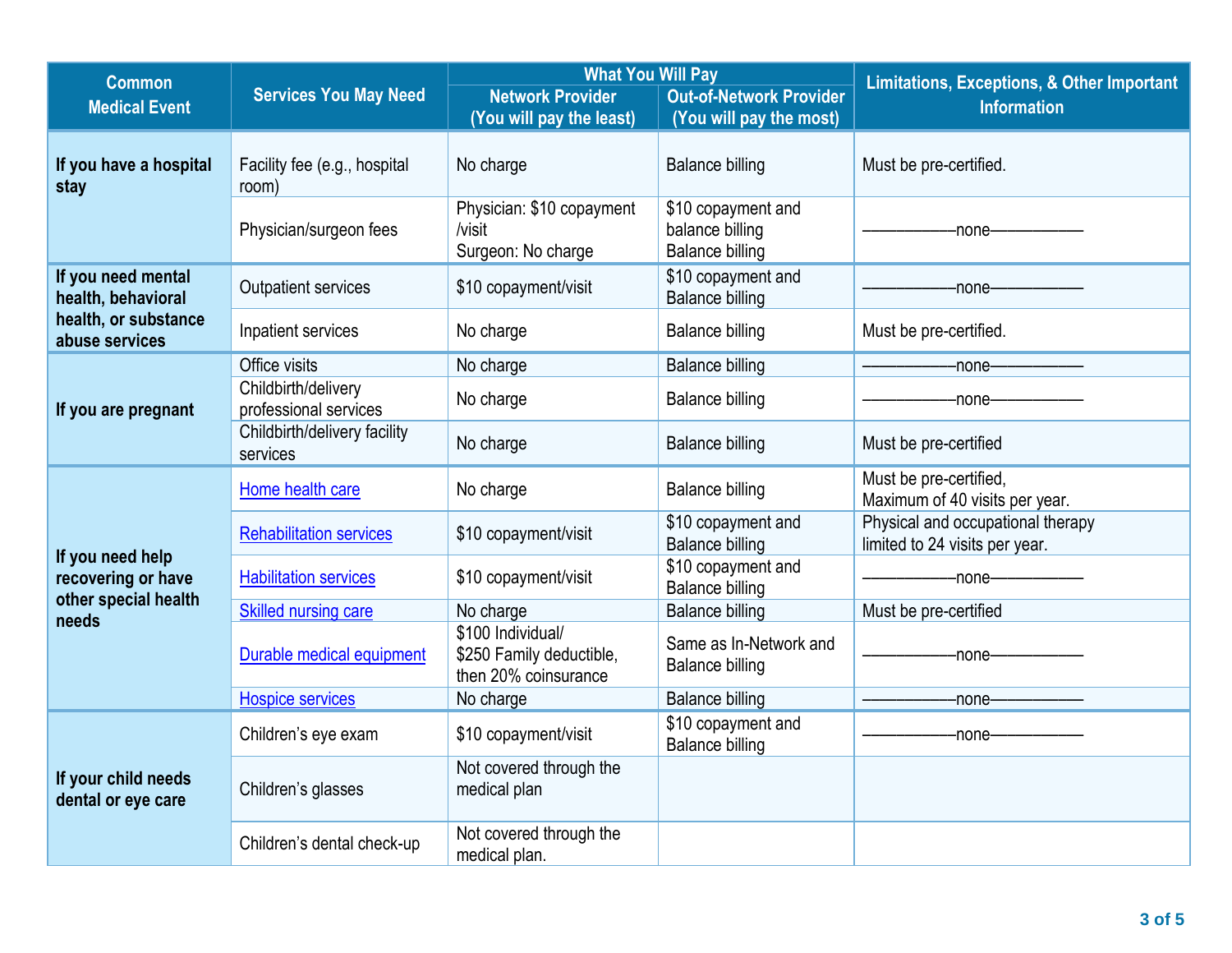| <b>Common</b>                                                                                                                |                                                        | <b>What You Will Pay</b>                            |                                                           | <b>Limitations, Exceptions, &amp; Other Important</b>                                                                                            |  |  |
|------------------------------------------------------------------------------------------------------------------------------|--------------------------------------------------------|-----------------------------------------------------|-----------------------------------------------------------|--------------------------------------------------------------------------------------------------------------------------------------------------|--|--|
| <b>Services You May Need</b><br><b>Medical Event</b>                                                                         |                                                        | <b>Network Provider</b><br>(You will pay the least) | <b>Out-of-Network Provider</b><br>(You will pay the most) | <b>Information</b>                                                                                                                               |  |  |
|                                                                                                                              |                                                        |                                                     |                                                           |                                                                                                                                                  |  |  |
|                                                                                                                              | <b>Excluded Services &amp; Other Covered Services:</b> |                                                     |                                                           |                                                                                                                                                  |  |  |
|                                                                                                                              |                                                        |                                                     |                                                           | Services Your Plan Generally Does NOT Cover (Check your policy or plan document for more information and a list of any other excluded services.) |  |  |
| Acupuncture                                                                                                                  | $\bullet$                                              | Infertility treatment                               |                                                           | Routine foot care                                                                                                                                |  |  |
| <b>Bariatric surgery</b>                                                                                                     | $\bullet$                                              | Long-term care                                      |                                                           | Weight loss programs                                                                                                                             |  |  |
| Cosmetic surgery                                                                                                             | $\bullet$                                              | Private-duty nursing                                |                                                           |                                                                                                                                                  |  |  |
| Dental care (Adult)                                                                                                          | $\bullet$                                              | Routine eye care (Adult)                            |                                                           |                                                                                                                                                  |  |  |
|                                                                                                                              |                                                        |                                                     |                                                           |                                                                                                                                                  |  |  |
| Other Covered Services (Limitations may apply to these services. This isn't a complete list. Please see your plan document.) |                                                        |                                                     |                                                           |                                                                                                                                                  |  |  |
| <b>Chiropractic Care</b>                                                                                                     | $\bullet$                                              | <b>Hearing Aids</b>                                 |                                                           | Non-emergency care when traveling outside the<br>U.S.                                                                                            |  |  |

Your Rights to Continue Coverage: There are agencies that can help if you want to continue your coverage after it ends. The contact information for those agencies is: Your state insurance department, the U.S. Department of Labor, Employee Benefits Security Administration at 1-866-444-3272 o[r www.dol.gov/ebsa,](http://www.dol.gov/ebsa) or the U.S. Department of Health and Human Services at 1-877-267-2323 x61565. Other coverage options may be available to you too, including buying individual insurance coverage through the Health Insurance [Marketplace.](https://www.healthcare.gov/sbc-glossary/#marketplace) For more information about the [Marketplace,](https://www.healthcare.gov/sbc-glossary/#marketplace) visit [www.HealthCare.gov](http://www.healthcare.gov/) or call 1-800-318-2596.

Your Grievance and Appeals Rights: There are agencies that can help if you have a complaint against your [plan](https://www.healthcare.gov/sbc-glossary/#plan) for a denial of a [claim.](https://www.healthcare.gov/sbc-glossary/#claim) This complaint is called a [grievance](https://www.healthcare.gov/sbc-glossary/#grievance) or [appeal.](https://www.healthcare.gov/sbc-glossary/#appeal) For more information about your rights, look at the explanation of benefits you will receive for that medica[l claim.](https://www.healthcare.gov/sbc-glossary/#claim) Your [plan](https://www.healthcare.gov/sbc-glossary/#plan) documents also provide complete information to submit a [claim,](https://www.healthcare.gov/sbc-glossary/#claim) [appeal,](https://www.healthcare.gov/sbc-glossary/#appeal) or a [grievance](https://www.healthcare.gov/sbc-glossary/#grievance) for any reason to your [plan.](https://www.healthcare.gov/sbc-glossary/#plan) For more information about your rights, this notice, or assistance, contact: the Fund office by calling **1-877-698-3863** or you can contact the Department of Labor's Employee Benefits Security Administration at 1-866-444-EBSA (3272) or www.dol.gov/ebsa/healthreform.

## **Does this plan provide Minimum Essential Coverage? Yes**

If you don't have [Minimum Essential Coverage](https://www.healthcare.gov/sbc-glossary/#minimum-essential-coverage) for a month, you'll have to make a payment when you file your tax return unless you qualify for an exemption from the requirement that you have health coverage for that month.

## **Does this plan meet the Minimum Value Standards? Yes**

If your [plan](https://www.healthcare.gov/sbc-glossary/#plan) doesn't meet the [Minimum Value Standards,](https://www.healthcare.gov/sbc-glossary/#minimum-value-standard) you may be eligible for a [premium tax credit](https://www.healthcare.gov/sbc-glossary/#premium-tax-credits) to help you pay for a [plan](https://www.healthcare.gov/sbc-glossary/#plan) through the [Marketplace.](https://www.healthcare.gov/sbc-glossary/#marketplace)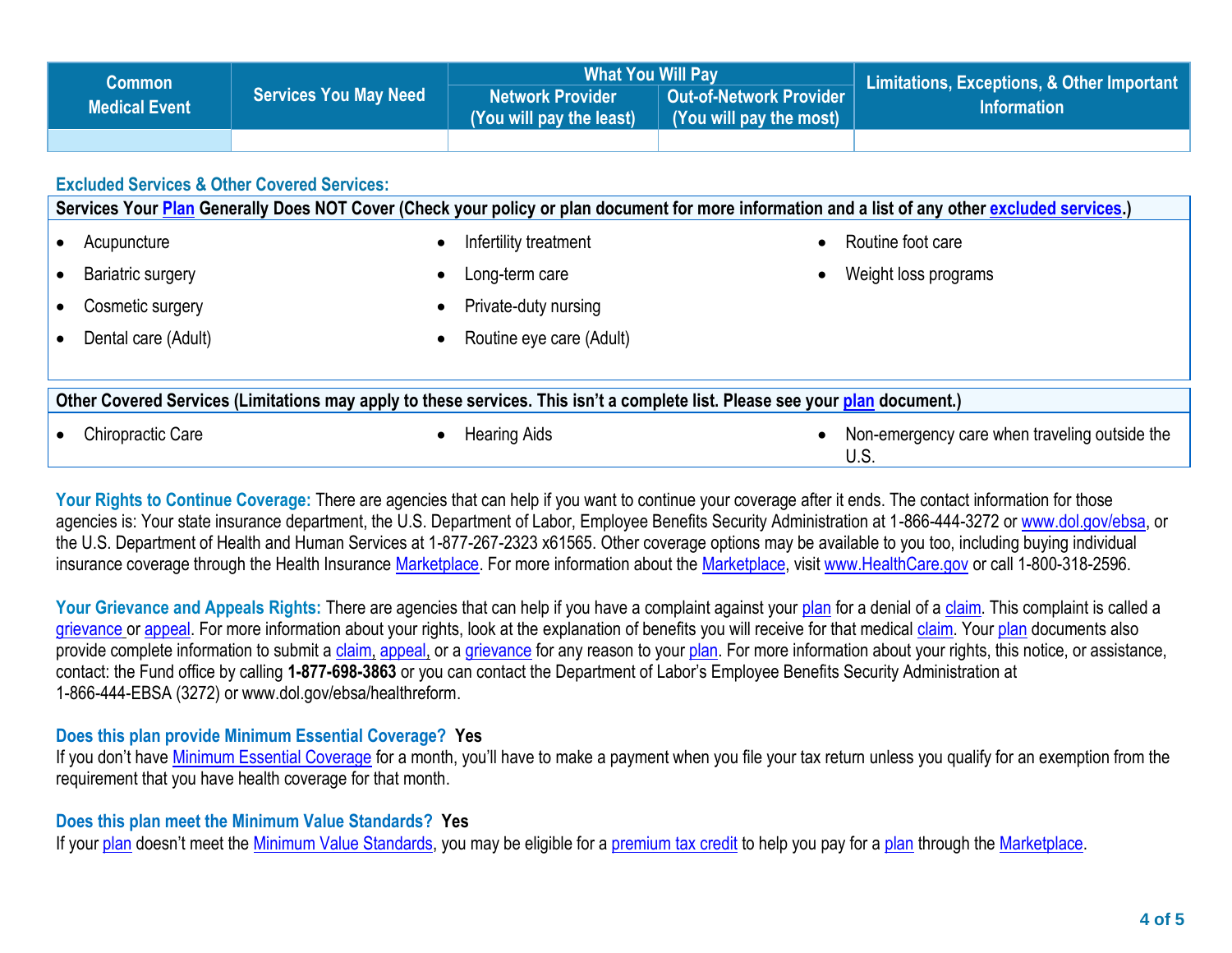## **Language Access Services:**

[Spanish (Español): Para obtener asistencia en Español, llame al [insert telephone number].]

[Tagalog (Tagalog): Kung kailangan ninyo ang tulong sa Tagalog tumawag sa [insert telephone number].]

[Chinese (中文): 如果需要中文的帮助, 请拨打这个号码 [insert telephone number].]

[Navajo (Dine): Dinek'ehgo shika at'ohwol ninisingo, kwiijigo holne' [insert telephone number].]

––––––––––––––––––––––*To see examples of how this plan might cover costs for a sample medical situation, see the next section.–––––––––––*–––––––––––